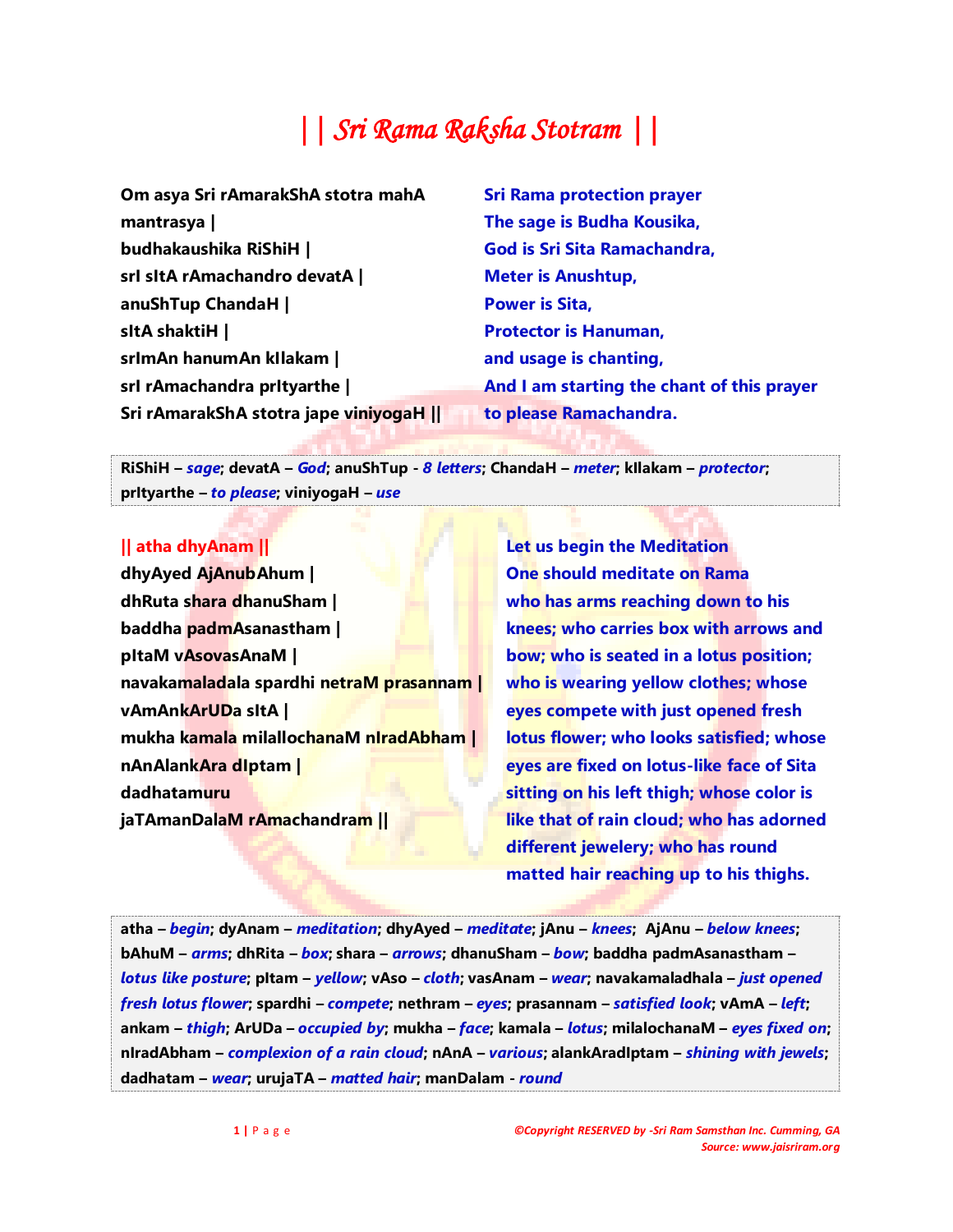**(1)**

# **|| atha StOtram ||**

**charitaM raghunAthasya | shatakoTi pravistaram | ekaikamakSharaM pumsAM | mahApAtaka nAshanam ||**

**Let us begin the Prayer The story of Sri Rama has many letters. However, each and every letter has the power to destroy the greatest sins of mankind.**

**atha -** *thus begins***; Stotram –** *prayer***; charitaM –** *story***; raghunAthasya –** *head of Raghu dynasty***; shatakoTi –** *hundred crores***; pravistaram –** *Extensive***; ekaikam –** *each***; akSharaM –** *letter***; pumsAM –** *human being***; mahApAtaka –** *greatest sins***; nAshanam –** *destroy*

**(2)**

**dhyAtvA nIlotpalashyAmaM | rAmaM rAjIvalochanam | jAnakI lakShmaNopethaM | jaTAmukuTa manDitam ||**

**Let us meditate on Rama who is bluish cloud complexioned; wh is lotus-eyed; who is with Sita and Lakshmana; who is adorned with a crown of matted hair.**

*dhyAtvA – meditate***;** *nilotpalashyAmaM – bluish cloud color***;** *rAjivalochanam – lotus like eyes***;** *pethaM – with***;** *jata – matted hair***;** *mukuTa – crown***;** *manDitam – adorned*

**(3)**

**sAsitUNa dhanuRbANa | pANim naktam charAntakam | svalIlayA jagatrAtuM | AvirbhUtaM ajaM vibhum ||**

**Let us meditate on Rama who has a sword, bow, and arrows; who playfully kills the rakshasas; who incarnated himself on his own wish to protect the earth.**

**sAsitUNa - -** *sword***; dhanuR -** *bow***; bAna -** *arrows***; pANim -** *hand***; naktam –** *hold***; charAntakam**  *destroyer of Rakshas***; swalila –** *himself***; jagat -** *world***; trAtuM -** *protect***; AvirbhUtaM -** *take an incarnation***; ajaM –** *abode***; vibhum –** *earth*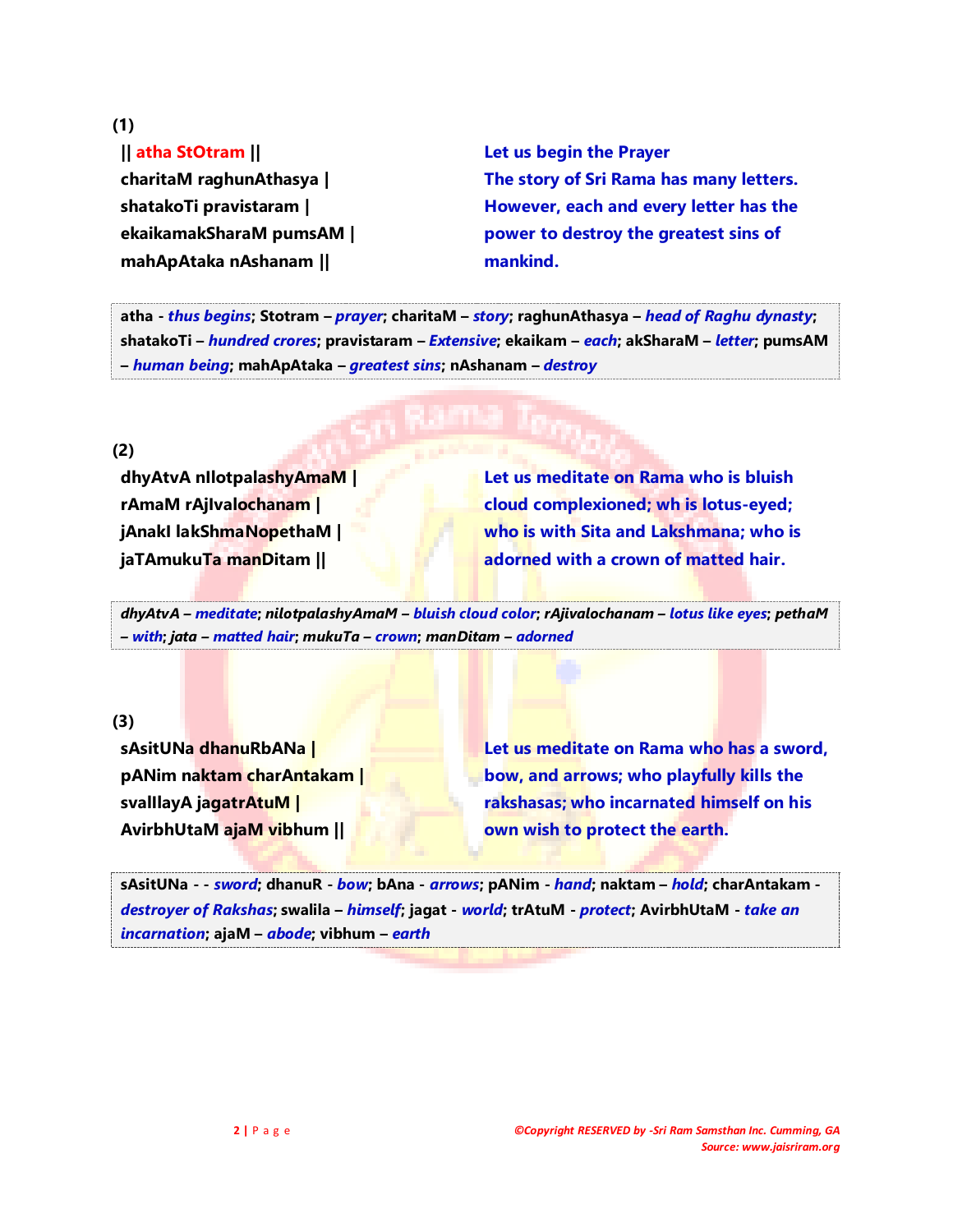**(4)**

**rAmarakShAM paTEth prAjnaH | pApaghnIM sarva kAmadAm | shirome rAghavaH pAtu | phAlaM dasarathAtmajaH ||**

**The wise one should chant Rama Raksha stotram so all his sins are burnt and his desires are fulfilled. Let Raghava protect my head. Let Rama, the son of Dasaratha protect my forehead.**

**paTEth -** *read***; prAjnaH -** *wise***; pApaghnIM –** *sins are burnt***; sarva -** *all***; kAmadAm -** *desires***; shirome -** *head***; rAghavaH -** *belongs to Raghu vamsam***; pAtu -** *protect***; phAlaM -** *forehead***; dasharathAtmajaH –** *son of Dasaratha*

**(5)**

**kausalyeyo dRushau pAtu | vishvAmitra priyaH shrutI | ghrANaM pAtu makhatrAtA | mukhaM saumitrivatsalaH ||**

**Let Rama, son of Kousalya protect my eyes. Let Rama, the one who is dear to Viswamithra protect my ears. Let Rama, the protector of sacrifices/Yagnams protect my nose. Let Rama, the one who is dear to Lakshmana protect my face.**

**dRushau -** *eyes***; priyaH -** *dear***; shruti -** *ears***; ghrANaM -** *nose***; makhatrAtA -** *protector of Yagnas***; mukhaM -** *face***; saumitri -** *Lakshmana***,** *son of Sumithra***; vatsalaH –** *affectionate*

**(6)**

**jihvAM vidyAnidhiH pAtu | kanTaM bharata vanditaH | skandhau divyAyudhaH pAtu | bhujau bhagneshakArmukaH ||** **Let Rama, who is the wealth of knowledge protect my tongue. Let Rama, the one who is saluted by Bharatha protect my throat. Let Rama, the one who has celestial weapons protect my shoulders. Let Rama, the one who broke Siva's bow protect my arms.**

**jihvAM -** *tongue***; vidyA -** *knowledge***; nidiH -** *wealth***; kanTam -** *throat***; vanditaH -** *salute***; skandhau -** *shoulder***; divya -** *divine***; AyudhaH -** *weapons***; bhujau -** *arms***; bhagneshakArmukaH**  *one who broke Siva's bow* **(***Siva Dhanusu***);**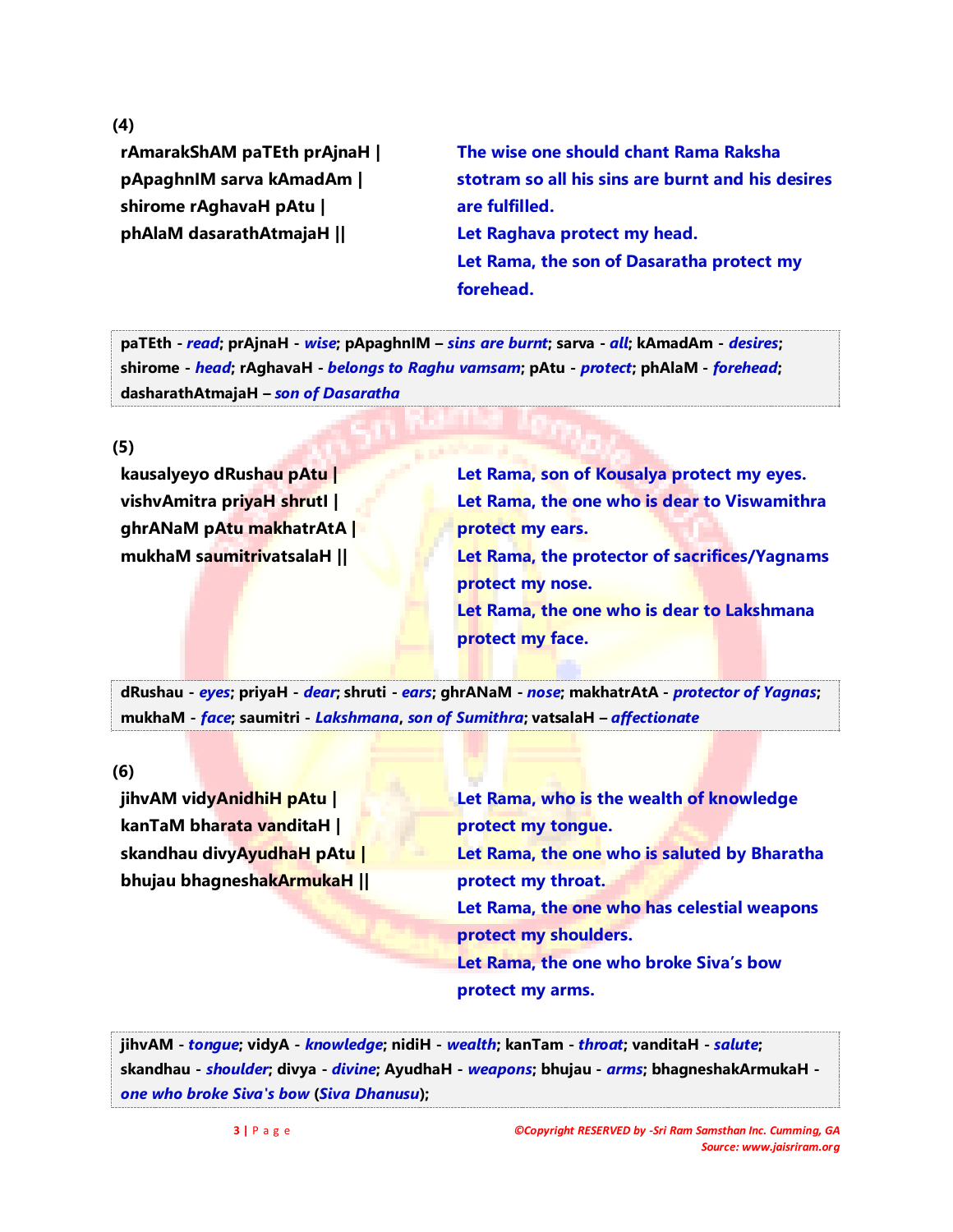**(7)**

**karau sItApatiH pAtu | hRidayaM jAmadagnyajit | madhyaM pAtu kharadhvamsI | nAbhiM jAmbavadAshrayaH ||**

**Let Rama, husband of Sita protect my hands. Let Rama, the one who won over Parasurama, son of Jamadagni protect my heart. Let Rama, the one who killed Khara protect the middle part of my body. Let Rama, the one who provided refuge to Jhambhavan protect my navel.**

**karau -** *hands***; patiH -** *husband***; hRidayaM -** *heart***; jAmadagnyajit -** *Parasurama***,** *son of jAmadagni***; madhyaM -** *middle***; kharadhvamsI -** *destroyed the demon "Khara"***; nAbhiM -** *navel***; jAmbavad AshrayaH -** *refuge to Jambavaan***;**

#### **(8)**

**sugrIveshaH kaTI pAtu | sakthinI hanumatprabhuH | UrU raghUttamaH pAtu | rakShaH kulavinAshaHkrut ||** **Let Rama, master of Sugreeva protect my waist. Let Rama, Lord of Hanuman protect my hips. Let Rama, the best of the Raghu dynasty and who is the destroyer of Rakshasas protect my thighs.**

**sugrIveshaH -** *master of Sugreeva***; kaTI -** *waist***; sakthinI -** *hips***; prabhuH -** *Lord***; UrU -** *thighs***; raghUttamaH -** *best of the Raghu dynasty***; rakshaH kulavinAsha -** *destroyer of rakshasa dynasty (kulam)*

#### **(9)**

**jAnunI setukRut pAtu | janghe dashamukhAntakaH | pAdau vibhIShaNa shrIdaH | pAtu rAmOkhilaM vapuH ||**

**Let Rama, the one who build Rama Setu bridge protect my knees. Let Rama, the killer of ten-faced Ravana protect my shins. Let the one who gave blessings to Vibheeshana protect my feet. Let Rama protect my entire body.**

**jAnu -** *knees***; setukRit -** *one who built Setu bridge***; janghe -** *shins***; dashamukhAntakaH -** *killed ten faced Ravana***; pAdau -** *feet***; vibhIShaNa –** *Ravana's brother***; shrIdaH -** *blessings***; akhilaM**  *entire***; vapuH –** *body*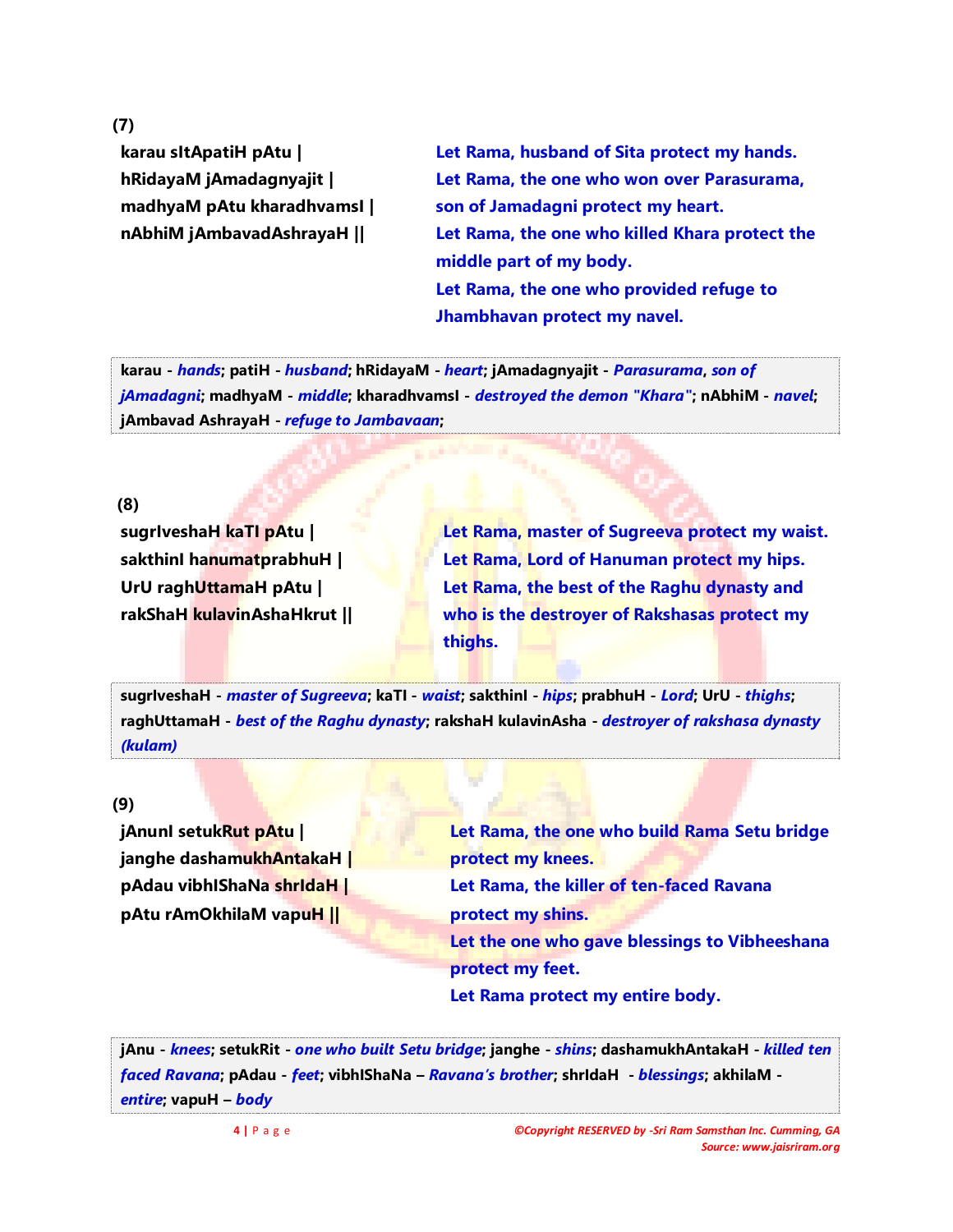#### **(10)**

**etAM rAmabalopetAM | rakShAM yaH sukRitI paTEth | sachirAyuH sukhI putrI | vijayI vinayI bhavet ||**

**Only the fortunate can read this protective prayer powered by Rama. Those who read this prayer will live long, be blessed with sons, be victorious and will be very obedient.**

**etAM -** *this***; balo -** *strength***; sukRiti -** *fortunate***; paTEth -** *read***; chirAyuh -** *long life***; sukhi -** *good life***; vijayI -** *victorious***; vinayI -** *obedient***; bhavet –** *get*

# **(11)**

**pAtAla bhUtala vyoma | chAriNash chadmachAriNaH | na draShTuMapi shaktAstHe | rakShitaM rAmanAmabhiH ||**

**Rama namam protects from invisible forces who wander secretly around the three worlds under-world, earth and heaven.**

**pAtAla -** *under world***; bhUtala -** *earth***; vyoma –** *sky (heaven)***; chAriNash chadmachAriNaH –** *forces who wander secretly***; nadrasShTuM -** *invisible***; shaktAstHe –** *forces***; rakShitaM –** *protection***; rAmanAmabhiH –** *Rama namam*

#### **(12)**

**rAmeti rAmabhadreti | rAmachandreti vAsmaran | naro nalipyate pApair | bhuktiM muktiM cha vindati ||**

**Those who remember Lord like Rama, Rambhadra, and Ramachandra will be free from the sins, and will get wealth and salvation.**

**vAsmaran -** *remember***; naro -** *man***; nalipyate –** *free***; pApair -** *sins***; bhuktiM -** *wealth***; muktiM**  *salvation***; vindati –** *get*

## **(13)**

**jagajjaitraika mantreNa | rAmanAmnAbhirakShitam | yaH kanTe dhArayettasya | karasthAH sarva siddhayaH ||** **Rama mantram is the only mantram in the universe that give us success and protection. Those who wear Rama namam around their neck will always have success in their hands.**

**jagat -** *universe***; jaitra -** *success***; eka mantreNa –** *only mantram***; abhi -** *well***; rakShitam**  *protected***; yaH -** *who***; kanTe dhArayettasya -** *throat***; kara -** *hand***; sarva -** *all***; siddhayaH –** *success*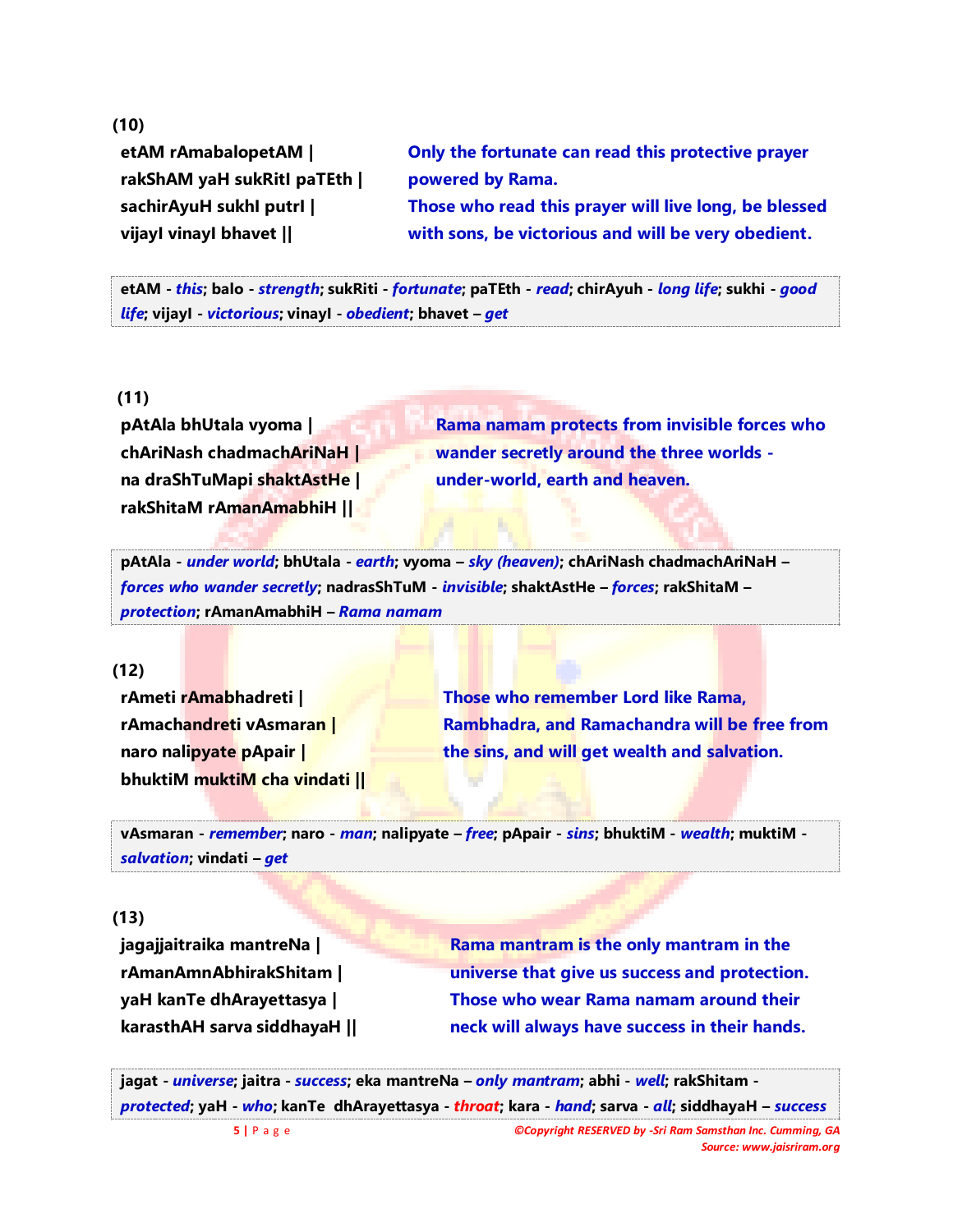**(14)**

**vajrapanjara nAmEdham | yO rAmakavachaM smaret | avyAhatAjnaH sarvatra | labhate jayamangalam ||**

**Those who keep remembering this mantram will be protected like a cage of diamond. Those who chant this mantram will get victory in everything without any obstacles.**

**vajra panjara -** *cage of diamond***; smareth -** *remembers***; avyAhatAjnaH –** *no obstacles***; sarvatra**  *everywhere***; labhate -** *get***; jayam –** *victory*

## **(15)**

**AdiShTavAn yathA svapne | rAmarakShAMmimAM haraH | tathA likhitavAn prAtaH | prabhuddhau budhakaushikaH ||** **This Rama Raksha stotram was preached by Lord Shiva in the dream of Budha Kaushika who wrote the same the next day morning as soon as he woke up.**

**AdiShTavAn –***preach***; yathA -** *this***; svapne -** *dream***; imAM –** *like this***; haraH -** *Lord Shiva***; tathA –** *the same***; likhitavAn -** *write***; prAtaH -** *morning***; prabhuddhau –** *wake up*

# **(16)**

**ArAmaH kalpavRikShANAM | virAmaH sakalApadAm | abhirAmaH trilokAnAM | rAmaH srImAn sanaH prabhuH ||** **Rama namam is like a wish-fulfilling divine tree and keeps away all dangers, Rama is praised in all the three worlds. Rama is the sole Lord.**

**ArAmaH –** *Rama Namam is like***; kalpavRikshANAM -** *wish-fulfilling divine tree***; virAmaH -** *stop***; sakala -** *all***; ApadAm -** *danger***; abhiRamam –** *Rama is praised***; trilokAnAM -** *three worlds***; sanaH prabhuH –** *sole Lord*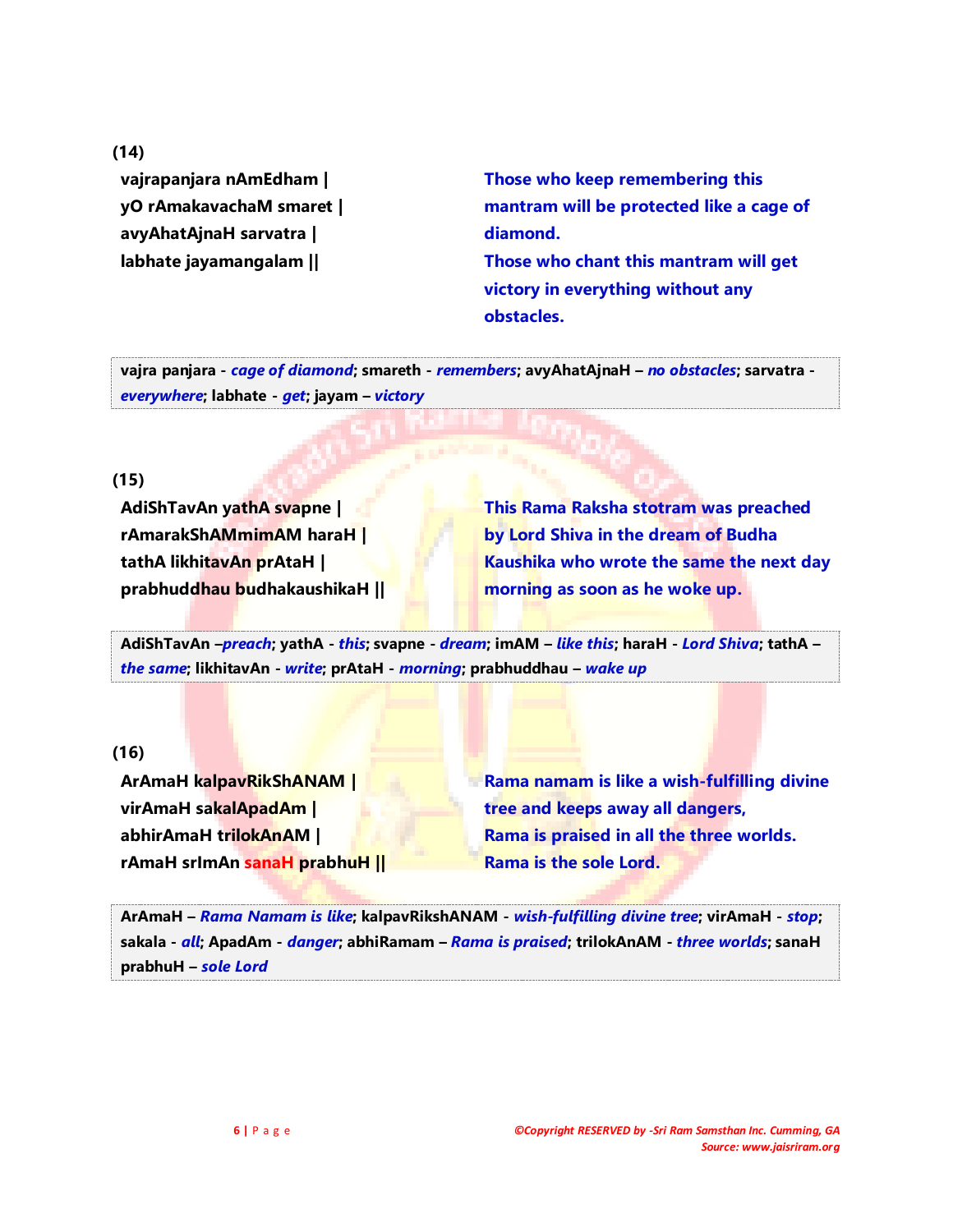# **Soorpanaka describes Rama and Lakshmana to Khara (demon) in shlokas 17 to 19**

#### **(17)**

**taruNau rUpasampannau | sukumArau mahAbalau | punDarIka vishAlAkShau | chIra kRiShNAjinAmbarau ||**

**Rama and Lakshmana are young, beautiful, handsome, and very strong. Rama and Lakshmana have wide eyes like lotus, and wear deer skin and piece of cloth.**

**taruNau -** *young***; rUpasampannau -** *beautiful appearance***; sukumArau -** *handsome***; mahAbalau**  *very strong***; punDarIka –** *the one who has wide eyes like lotus***; vishalA -** *wide***; Aksha -** *eyes***; chIra –** *thread cloth***; kRiShNAjinAmbarau** *– wear deer skin as clothes*

#### **(18)**

**phala mUlAsinau dAntau | tApasau brahmachAriNau | putrau dasharathasyaitau | bhrAtarau rAmalakShmaNau ||**

**Rama and Lakshmana consume fruits, roots, and root vegetables like ascetics and bachelors. Rama and Lakshmana are sons of Dasaratha, and are brothers.**

**phala -** *fruit***; mUlasinau -** *root***; dAntau –** *root vegetables***; tApasau –** *look like ascetics***; brahmachAriNau –** *looks like bachelors***; putrau dasharathasyaitau -** *Dasharatha's son***; bhrAtarau –** *brothers*

# **(19)**

**sharaNyau sarva sattvAnAM | shreShTA sarvadhanuShmatAm | rakShaHkula nihantArau | trAyetAM no raghUttamau ||**

**Rama and Lakshmana protect all living beings who surrender to them, are greatest among all archers. Rama and Lakshmana are destroyer of rakshasas, and are the best among Raghu dynasty.**

**sharaNyau -** *surrender***; sarva -** *all***; sattvAnAM -***living beings***; shreShTA -** *great***; dhanuShmatAm**  *archers***; rakShaHkula –** *rakshasas dynasty***; nihantArau -** *destroyer***; trAyetAM -** *protect***; raghUttamau -** *best of Raghu dynasty*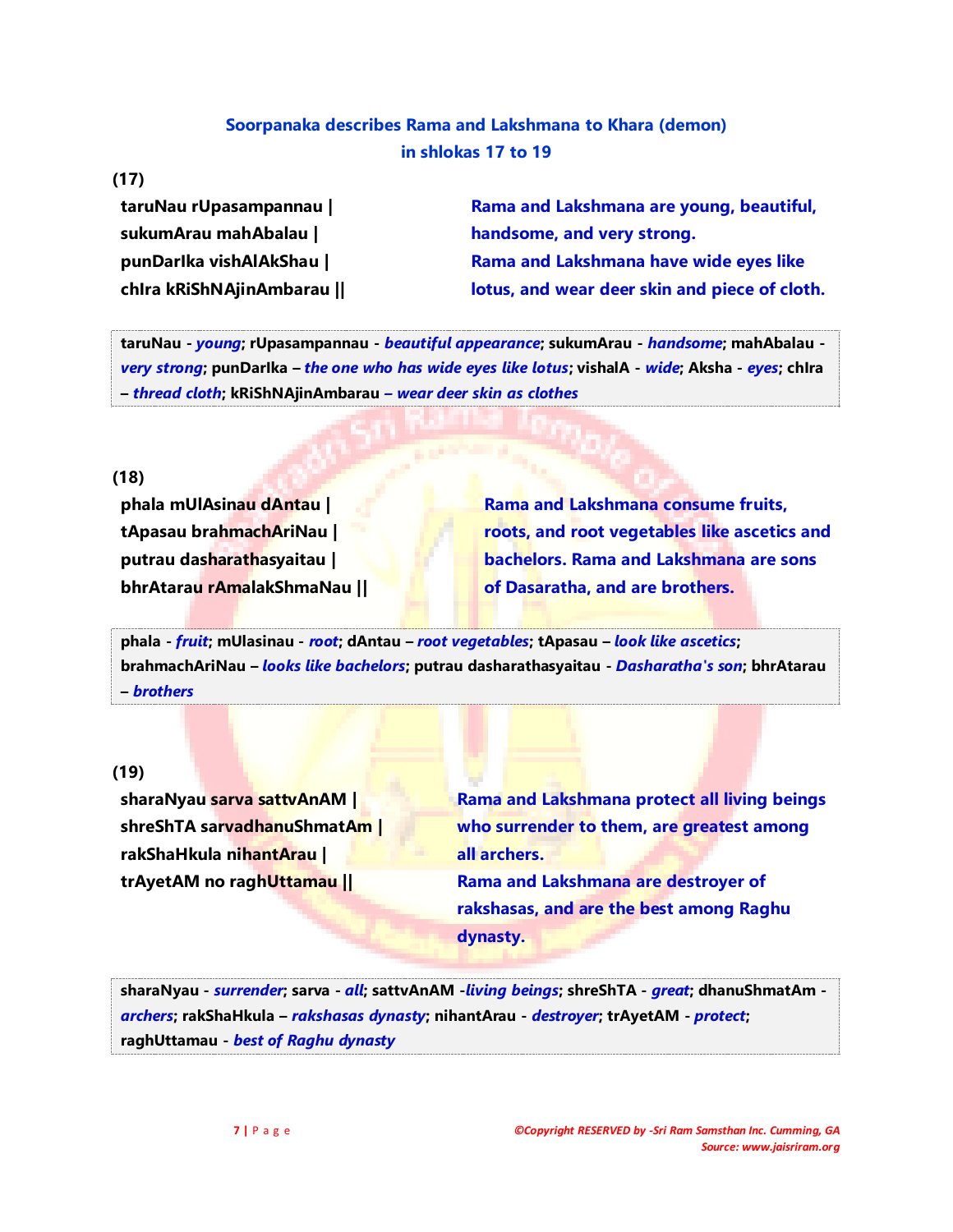**(20)**

**Atthasajja dhanuSham iShuspRisham | akShayaAshuga niShanga sanginau | rakShaNAya mama rAmalakShmanAm | agrataH pathisadaiva gachChatAm ||**

**Rama and Lakshmana are always ready with the thread tied to the bow, arrow set on the bow, and full of arrows in the box. Rama and Lakshmana are always committed and are foremost in protecting the mankind.** 

**attasajja –** *arrow set on the bow***; dhanuSham -** *bow***; iSHuspRisha –** *thread tied to the bow***; akShyaAshuga –** *arrows ready on the holder***; niShanga sanginau –** *arrows set on the bow ready to attack***; mama –** *our Lord***; agrataH –** *foremost***; sadaiva -** *always***; gachChatAm –** *committed to protect mankind*

#### **(21)**

**sannaddhaH kavachI khaDgI | chApabANadharo yuvA | gachChan manorathAnnascha | rAmaH pAtu salakShmaNaH ||**

**Rama who is with Lakshmana and who is always well prepared with armor, sword, bow and arrows is committed to fulfil our desires and to protect us.**

**sannaddhaH –** *well prepared***; kavachI -** *armor***; khaDgi -** *sword***; chApam –** *bow***; bANam –** *arrows***; dharo -** *carry***; yuvA -** *active***; gachChan –** *committed to fulfill***; manorathaH –** *desires in our mind***; salakShmaNaH –** *with Lakshmana*

## **(22)**

**rAmo dAsharathiH shUro| lakShmaNAnucharo balI | kAkutsaH puruShaH pUrNaH | kausalyeyo raghUttamaH ||**

**Rama is son of Dasaratha; very brave; followed by Lakshmana; descendant of Kakutsa dynasty; a complete man; son of Kausalya; and best among Raghu dynasty.**

**dAsharathiH -** *son of Dasharatha***; shUro -** *brave***; lakShmaNAnucharo –** *Rama followed by Lakshmana***; balI -** *strong***; kAkutsaH -** *descendant of Kakutsa dynasty***; puruShaH -** *man***; pUrNaH**  *complete***; kausalyeyo -** *Kausalya's son***; raghUttamaH -** *best of Raghu dynasty*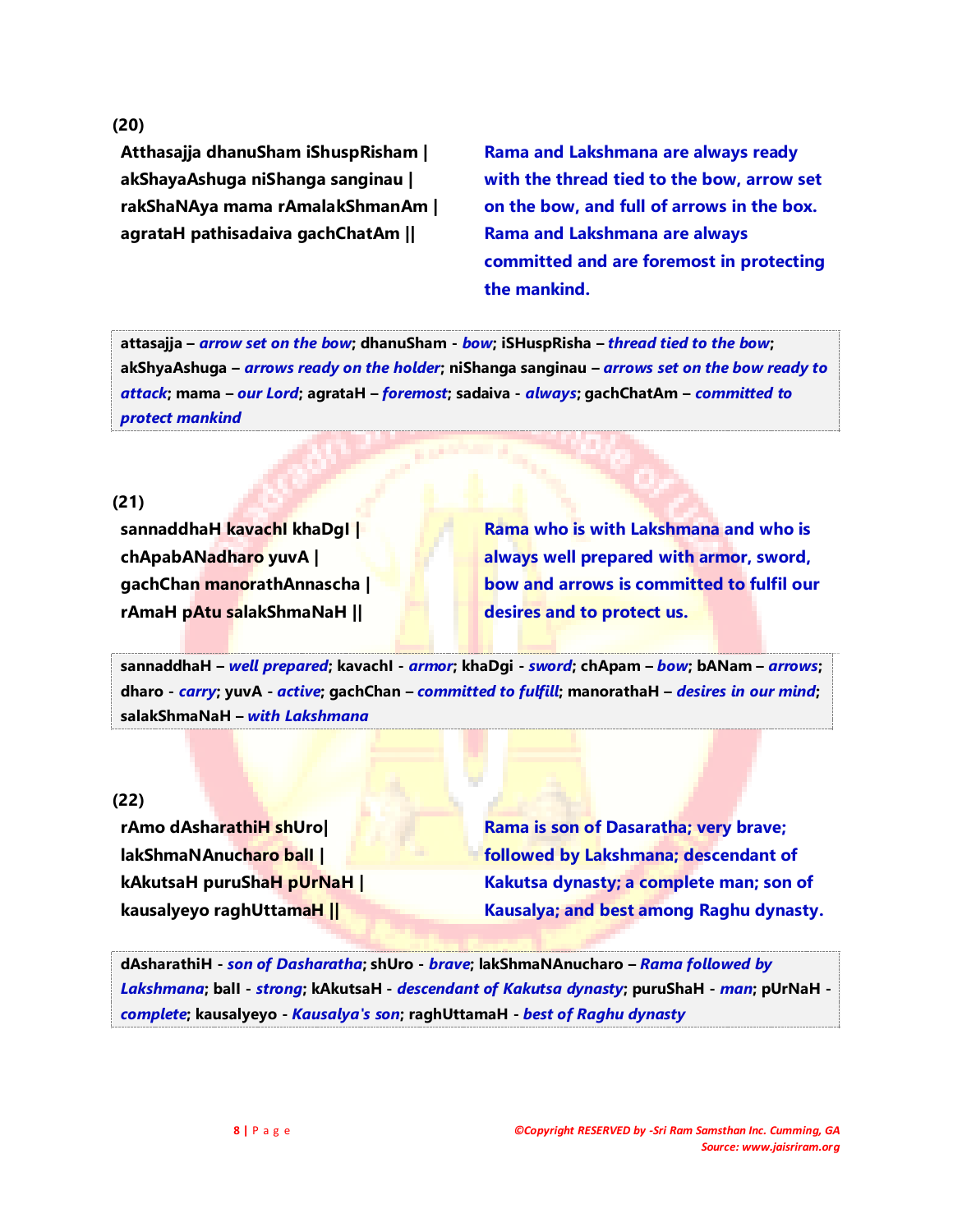**(23) vedAnta vedyo yajneshaH | purANa puruShottamaH | jAnakIvallabhaH srImAn | aprameya parAkramaH ||**

**Lord Rama who is well versed in Veda Vedantam, performing Yagnam, and Puranas (mythology) is dear to Sita; and has enormous strength.**

**vedAnta vedyo –** *well versed in Veda Vedantam***; yajneshaH** *– well versed in Yajnams (sacrificial fire)***; purANa –** *well versed in mythology***; puruShottamaH -** *best of men***; jAnakIvallabhaH -** *dear to Sita***; shrIman -** *Lord***; aprameya -** *enormous***; parAkramaH –** *strength*

**(24)**

**ityetAni japennityaM | madbhaktaH shraddhayAnvitaH | ashvamedhAdhikaM puNyaM | samprApnoti nasamshayaH ||**

**Lord's devotees who chant this stotram with faith, will without doubt get more benefit than what they would get when they offer Aswamedha yagnam/sacrifice.**

**ityetAni –** *like this***; jape -** *chant***; nityaM -** *everyday***; madbhaktah –** *Lord's devotee***; shraddhyAnvitaH**  *with faith***; ashvamedha -** *Ashwamedha Yagnam (Sacrificial fire)***; AdhikaM -** *more***;** *puNyaM* **-** *benefit***,**  *merit***;** *samprApnoti* **-** *attain***; na samshayaH –** *no doubt*

# **(25)**

**rAmaM durvAdala shyAmaM | padmAkShaM pItavAsasam | stuvanti nAbhir divyaiR | nate samsAriNo narAH ||**

**Rama is dark-complexioned as the Dhoorva (green) grass; has eyes that look like lotus; is in yellow color dress. He who praises the powerful Rama namam originating from the navel will have his difficulties removed.**

**durvAdala -** *Dhurva* **(green)** *grass***; shyAmaM –** *dark complexioned***; padma -** *lotus***; Aksham -** *eyes***; pIta -** *yellow***; vAsasam -** *wear clothes***; stuvanti -** *praise***; nAbhir -** *navel***; divyaiR -** *powerful***; samsAriNo**  *family difficulties***; naraH –** *mankind*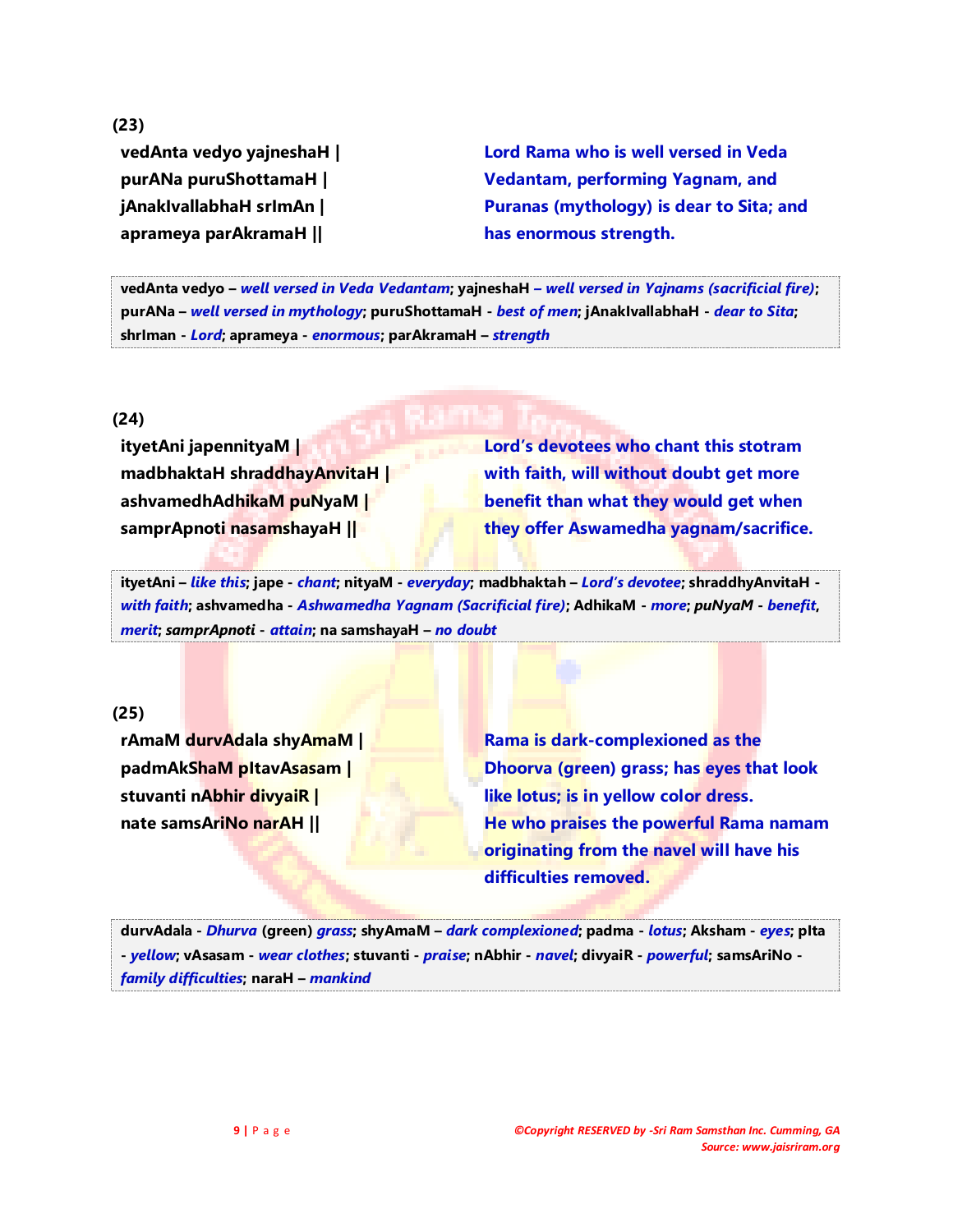#### **(26)**

**rAmaM lakShmaNa pUrvajaM | raghuvaraM sItApatiM sundaram | kAkutsaM karuNArNavaM guNanidhiM | viprapriyaM dhArmikam | rAjendraM satyasandhaM | dasharathatanayaM shyAmalaM shAntamUrtim | vande lokAbhirAmaM | raghukula tilakaM rAghavaM rAvaNArim ||**

**Salutations to Rama, who is elder to Lakshmana; boon to Raghu dynasty; husband of Sita; beautiful; descendant of Kakutsa dynasty; ocean of kindness; treasure of good qualities; likes scholars; always follows right path; best of kings; truthful; son of Dasaratha; darkcomplexioned; and peaceful Lord. Let us meditate on Rama who is praised by the entire universe; who is best and descendant of Raghu dynasty; and who killed Ravana**

**lakShmaNapUrvajaM -** *born before Lakshmana***; raghu -** *Raghu dynasty***; varaM -** *boon***; sitApatiM -** *husband of Sita***; sundaram -** *beautiful***; kAkutsaM -** *descendant of Kakutsa dynasty***; karuNArNavaM -** *ocean of kindness***; guNa –** *qualities***; nidhiM -** *treasure***; vipra –** *learned***; priyaM –** *likes***; dhArmikam –** *always follows right path***; rAjendraM -** *best of kings***; satyasandhaM**  *truthful***; dasharathatanayaM -** *son of Dasharatha***; shyAmalaM -** *dark***-***complexioned***; shAntamUrtim –** *peaceful Lord***; vande –** *Meditate on Rama***; lokhabiramam –** *praised by entire universe***; raghukulatilakaM –** *best among Raghu dynasty***; rAghavaM -** *descendant of Raghu dynasty***; rAvaNArim -** *one who killed Ravana*

#### **(27)**

**rAmAya rAmabhadrAya | rAmachandrAya vedhase | raghunAthAya nAthAya | sItAyAH pataye namaH ||**

**Salutations to Rama, Ramabhadra, Ramachandra, basis of vedas, Lord of Raghu dynasty, Lord and husband of Sita.**

**rAmAya -** *Dasharatha calls Rama as 'Rama'* **rAmabhadrAya -** *Kousalya calls Rama as 'Ramabhadra'* **rAmachandrAya -** *Kaikeyi calls Rama as 'Ramachandra'* **vedhase –** *Rama's Guru Vasista calls Rama as 'vedhase'* **raghunAthAya –** *Other sages call Rama as 'Raghunatha'* **nAthAya -** *Sita calls Rama as 'Natha'* **sItAyAH pataye -** *People of Ayodhya call Rama as 'Sita Pati'* **namaH –** *salutations*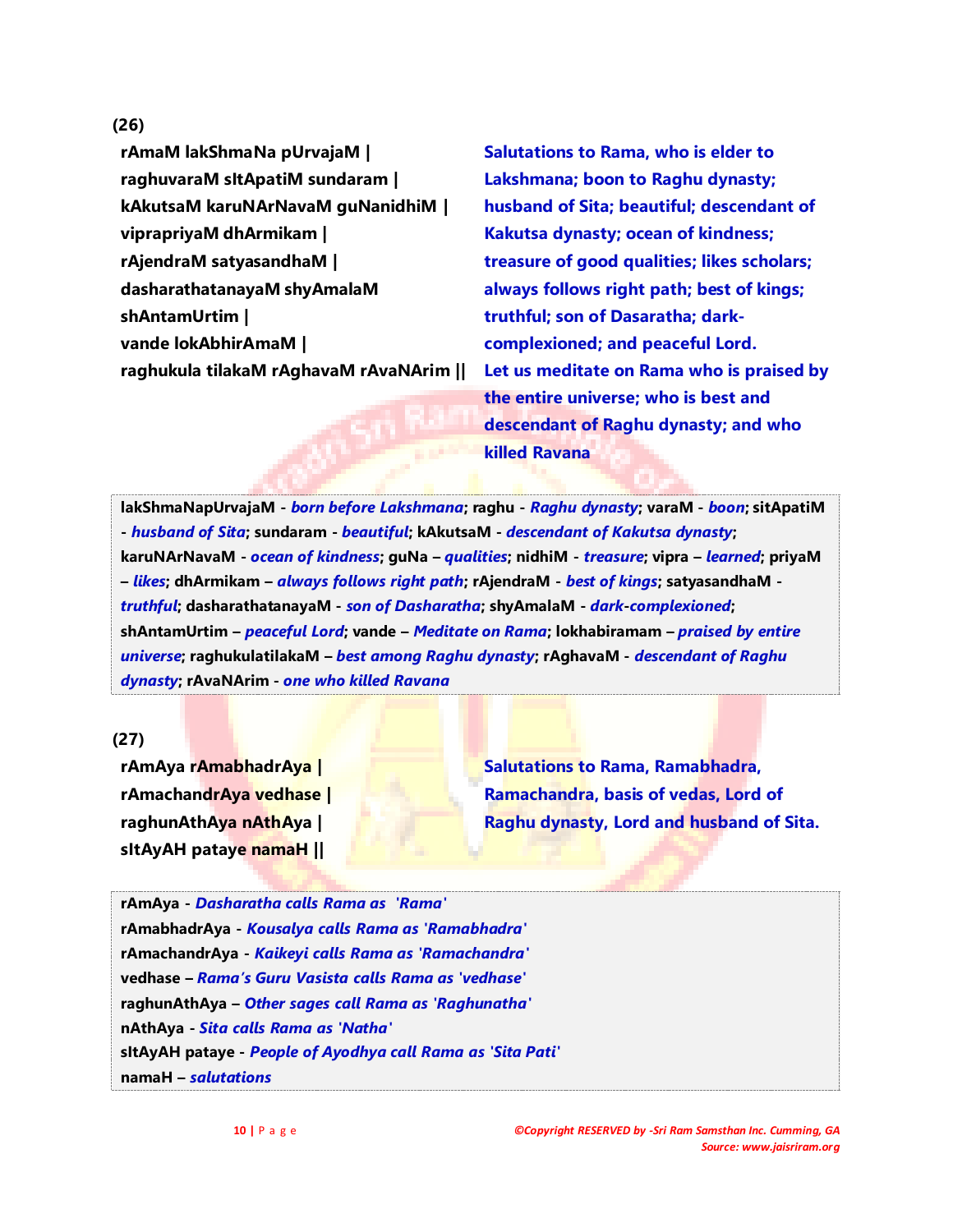#### **(28)**

**srIrAma rAma raghunandana rAma rAma | srIrAma rAma bharatAgraja rAma rAma | srIrAma rAma raNakarkasha rAma rAma | srIrAma rAma sharaNaM bhava rAma rAma ||**

**I surrender to Rama who is the descendant of Raghu dynasty, elder brother of Bharatha, and who creates immense fear in enemies in the war.**

*raghunandana - descendant of Raghu dynasty***;** *Agraja - elder, born before***;** *raNa - war***;** *karkasha – immense fear***;** *sharaNaM – surrender*

#### **(29)**

**srIrAmachandra charaNau manasA smarAmi | srIrAmachandra charaNau vachasA gRuhNAmi | srIrAmachandra charaNau shirasA namAmi | srIrAmachandra charaNau sharaNaM prapadye ||** **I remember Sri Ramachandra's feet with my mind I praise Shi Ramachandra's feet with my words I bow to Sri Ramachandra's feet with my head I surrender to Sri Ramachandra's feet**

**charaNau -** *feet***; manasA -** *mind***; smarAmi -** *remember***; vachasA -** *words***; gRuhnAmi -** *praise***; shirasA -** *head***; namAmi -** *bow***; sharaNaM –** *surrender***: prapadye –** *fall on Rama's feet*

#### **(30)**

**mAtA rAmo mat pitA rAmachandraH | svAmI rAmo mat sakhA rAmachandraH | sarvasvaM me rAmachandro dayAluH | nAnyaM jAne naiva jAne na jAne ||**

**I know none other than Lord Rama who is my mother, father, Lord, friend, everything to me, and is kind hearted.**

**mAtA -** *mother***; mat -** *mine***; pitA -***father***; svAmi -** *Lord***; sakhA -** *friend***; sarvasvaM**  *all/everything***; dayaluH -** *kind hearted***; nAnyaM -** *no other***; jAne –** *know***; naiva –** *other than***; na jane -** *don't know*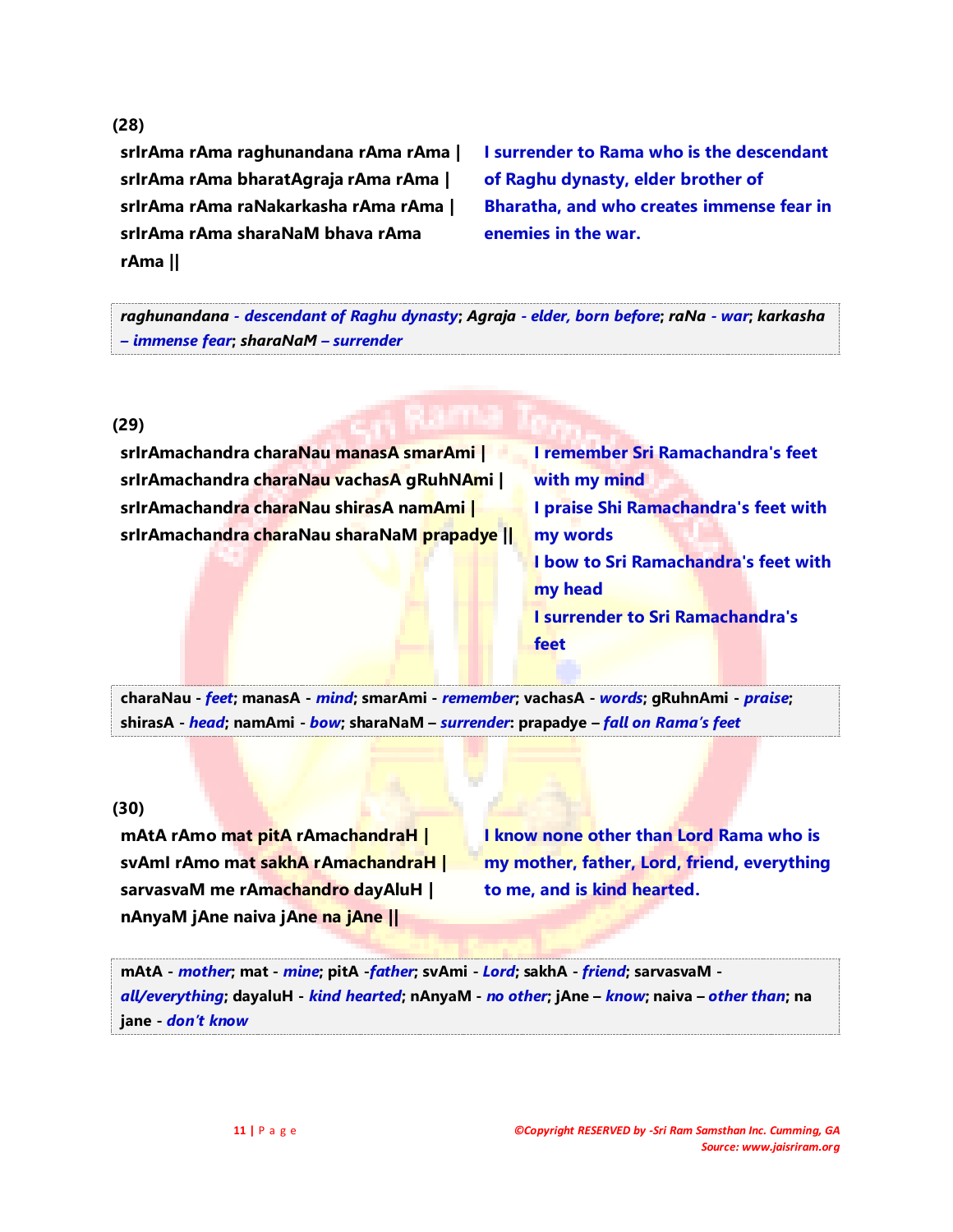**(31)**

**dakShiNe lakShmaNo yasyA | vAmEcha janakAtmajA | purato mArutiryasya | taM vande raghunandanam ||**

**Let us salute to Rama who has Lakshmana on his right, Sita on his left, and Hanuman in the front.**

**dakshiNe -** *right***; vAme -** *left***; purato -** *front***; vande –** *salute*

## **(32)**

**lokAbhirAmaM raNarangadhIram | rAjIvanetraM raghuvamshanAtham | kAruNyarUpaM karuNAkaran tam | srIrAmachandram sharaNaM prapadye ||**

**Let us surrender to Lord Sri Rama, who is praised by the entire universe, very brave in battle field, has lotus like eyes, chief of the Raghu dynasty, compassionate, extremely merciful**

**lokAbhirAmaM –** *praised by the entire universe***; raNarangadhIram** *- brave (dhIram) in the battle field***; rAjivanetram –** *lotus like eyes***; raghuvamshanAtham -** *Lord of Raghu dynasty***; kAruNya**  *compassionate***; karuNAkarantam -** *kind***; sharaNaM prapadhye –** *surrender*

#### **(33)**

**manojavaM mArutatulyavEgam | jitEndriyaM buddhimatAM variShTam | vAtAtmajaM vAnarayUdhamukhyam | srIrAmadUtaM sharaNaM prapadye ||**

**Let us surrender to Lord Hanuman who has won over his mind; has speed equal to wind God; has control over his indriyas; is greatest among knowledgeable; is the son of wind God; is chief of the army of monkeys; and is Sri Rama's messenger.**

**manojavaM –** *won over his mind***; mArutatulyavegam -** *speed equal to wind God***; jitendriyaM –** *control over his indriyas***; buddhimatAM -** *knowledgeable***; variShTam -** *best among***; vAtAtmajaM -** *son of wind God***; vAnarayUthamukhyam -** *head of Vanaras***; srIrAmadUtaM -** *Sri Rama's messenger*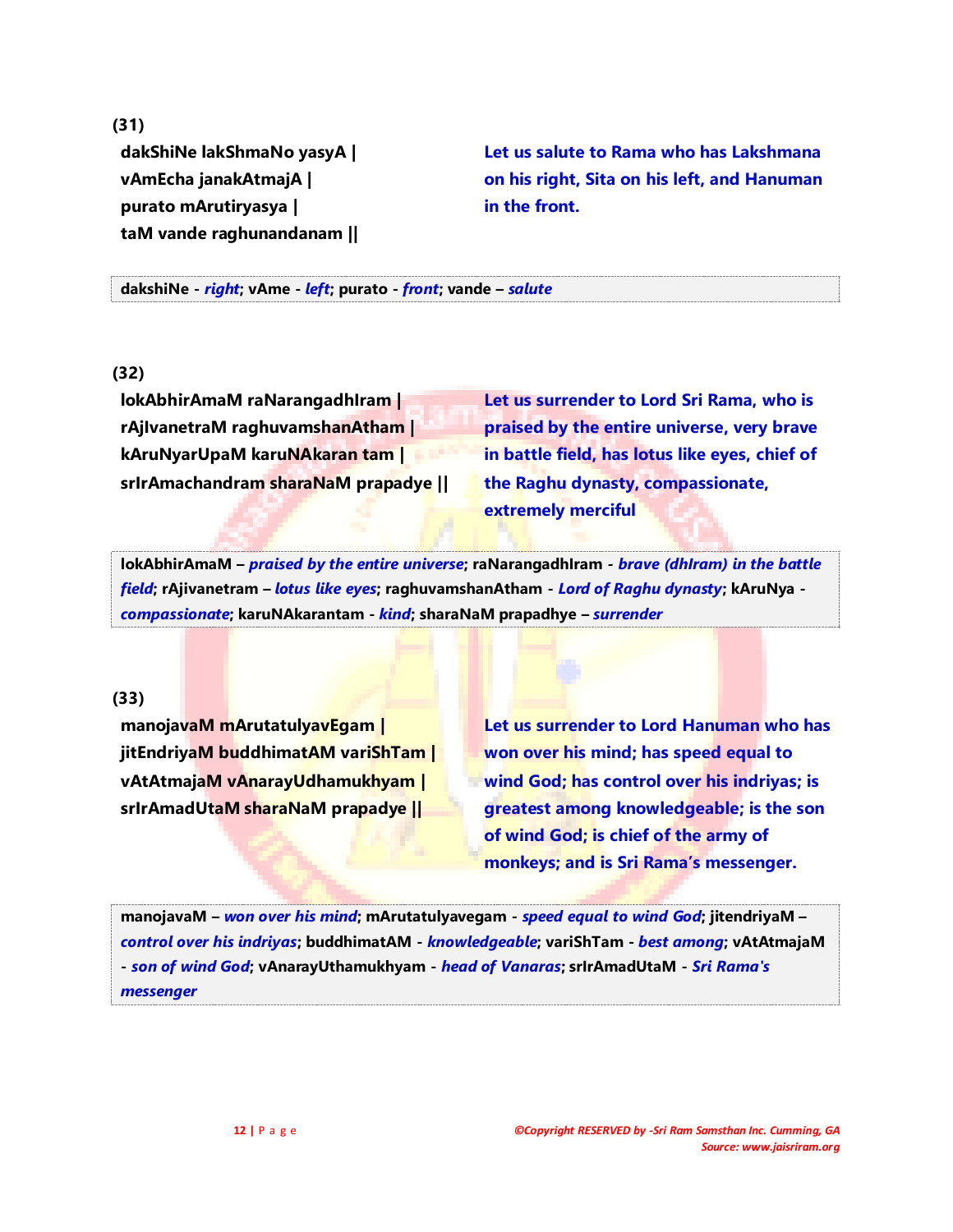**(34)**

**kUjantaM rAma rAmeti | madhuraM madhurAkSharam | Aruhya kavitAshAkhAM | vande vAlmIki kokilam ||**

**I keep singing this sweet and melodious lettered Rama Namam. Salutations to sage Valmiki who sang melodiously on Rama like a cuckoo bird and gave us the gift of Rama Namam.**

**kUjantaM –** *keep singing***; madhuraM -** *melodious***; AkSharam -** *letters***; Aruhya –** *gifted***; kavitA shAkhAM –** *piece of poetry***; kokilam –** *cuckoo (Valmiki Maharishi)*

**(35)**

**ApadAM apahartAraM | dAtAraM sarvasampadAm | lokAbhirAmaM srIrAmaM | bhUyo bhUyo namAmyaham ||** **I bow again and again to Sri Rama who destroys all dangers, gives all wealth, and is praised in the entire universe.**

**ApadAM -** *danger***; apahartAraM -** *destroys***; dAtAraM -** *gives***; sarva -** *all***; sampadAm -** *wealth***,**  *treasure***; lokAbhiraAmaM –** *praised in the entire universe***; bhUyo -** *again***; namAmyaham –** *bow*

## **(36)**

**bharjanaM bhavabIjAnAM | arjanaM sukhasampadAm | tarjanaM yamadUtAnAM | rAma rAmeti garjanam ||**

**Rama Namam destroys rebirth, gives happiness and wealth. Rama namam chanting sounds like lion's roar that drives away messengers of Yama (Lord of Death).**

**bharjanaM -** *destroys***; bhavabIjAnAM -** *rebirth***; arjanaM -** *gives***; sukhasampadAm -** *happiness and wealth***; tarjanaM –** *drives away***; yamadUtAnAM – messengers of Yama (***Lord of Death)***; rAmeti garjanam –** *Rama namam sounds like lion's roar*